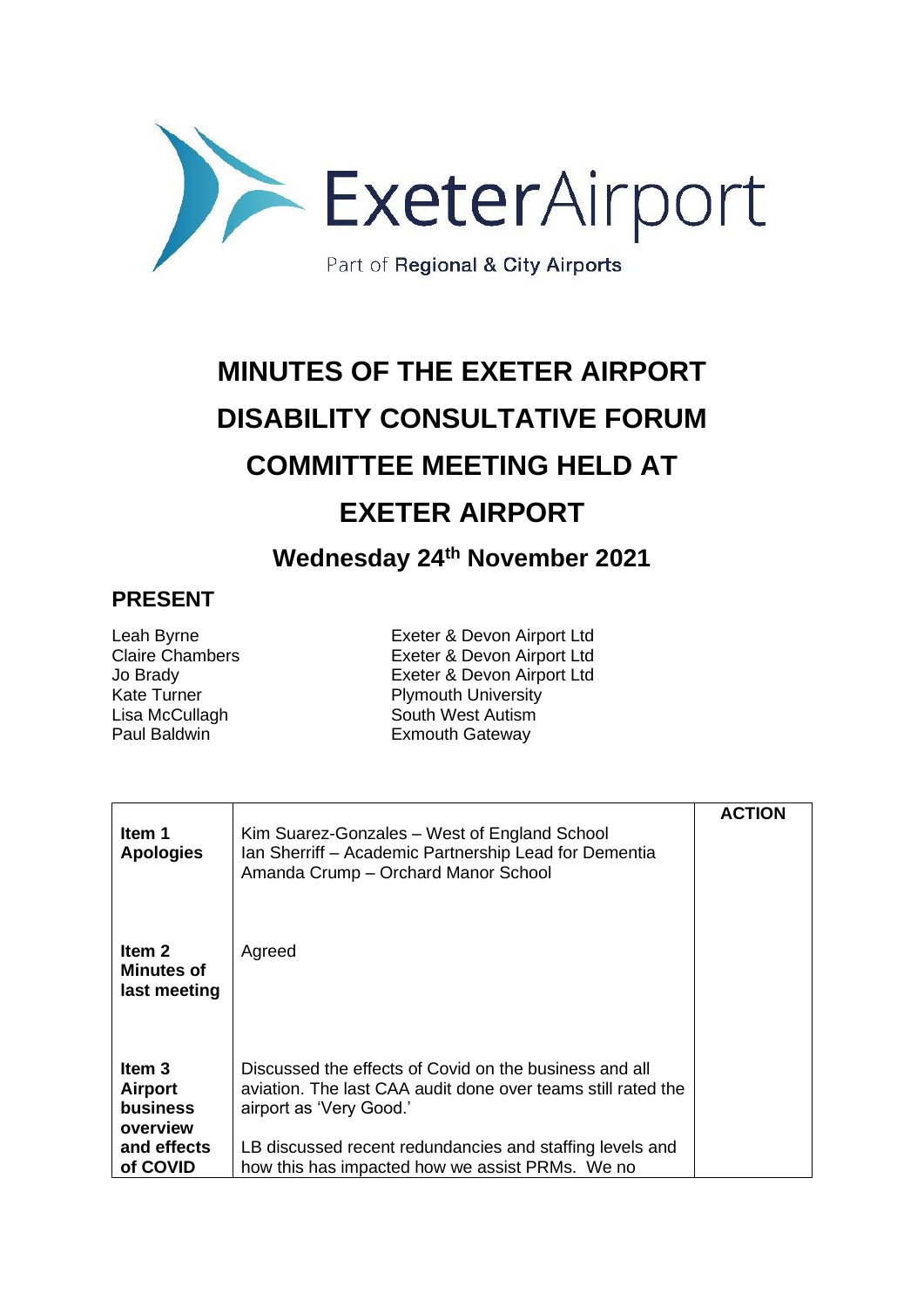| the passenger services team are fully trained.                                                                                                                                                                                                                                                                                                                   |                                                        |
|------------------------------------------------------------------------------------------------------------------------------------------------------------------------------------------------------------------------------------------------------------------------------------------------------------------------------------------------------------------|--------------------------------------------------------|
| CC advised recently we have seen an increased amount<br>of PRM passengers gaining the confidence to travel,<br>especially since the beginning of September.                                                                                                                                                                                                      |                                                        |
| LB discussed current closures within the airport, such as<br>the Domestic 2 arrival building, the Executive lounge, and<br>all restaurants, all of which we hope to reopen by the<br>Spring.                                                                                                                                                                     |                                                        |
| The airport rating from the CAA remains at 'Very Good'<br>which we are very proud of, given the current climate.                                                                                                                                                                                                                                                 |                                                        |
| LM talked about the possibility of open days at the airport<br>inviting specialist groups to enable them to share their<br>experiences. This would also enable the airport to advise<br>potential passengers on the restrictions and requirements<br>and how it may affect their travel, hopefully allowing them<br>to gain confidence in the passenger journey. | LB                                                     |
| The airport will invite TUI to any potential open days to<br>bring an airline perspective.                                                                                                                                                                                                                                                                       |                                                        |
| KT advised during Covid they worked on a display to show<br>the passengers journey in cartoon form currently being<br>shown at LHR, but can bring to us to display at EXT.                                                                                                                                                                                       | KT                                                     |
| KT discussed Sunflower pins for Agents to wear to make<br>us more visible to passengers requiring assistance.                                                                                                                                                                                                                                                    | LB                                                     |
| <b>Terminal walk around</b><br>All were impressed with improvements since the last<br>meeting. PB advised the location of the toiled in the<br>disabled facilities needed to be more central so that the<br>caregiver could access both sides.                                                                                                                   | LB to<br>discuss with<br>the facilities<br>manager     |
| Signage was commented on as being very clear and less<br>cluttered since the last meeting.                                                                                                                                                                                                                                                                       |                                                        |
| Check-in desks were clear and uncluttered helping<br>passengers who are dealing with increased sensory<br>overload.                                                                                                                                                                                                                                              |                                                        |
| The new PRM area is clearly designated and was praised<br>by LM as having seating which was not overlooked helping<br>passengers with anxiety.                                                                                                                                                                                                                   |                                                        |
|                                                                                                                                                                                                                                                                                                                                                                  | longer have a designated team, although all members of |